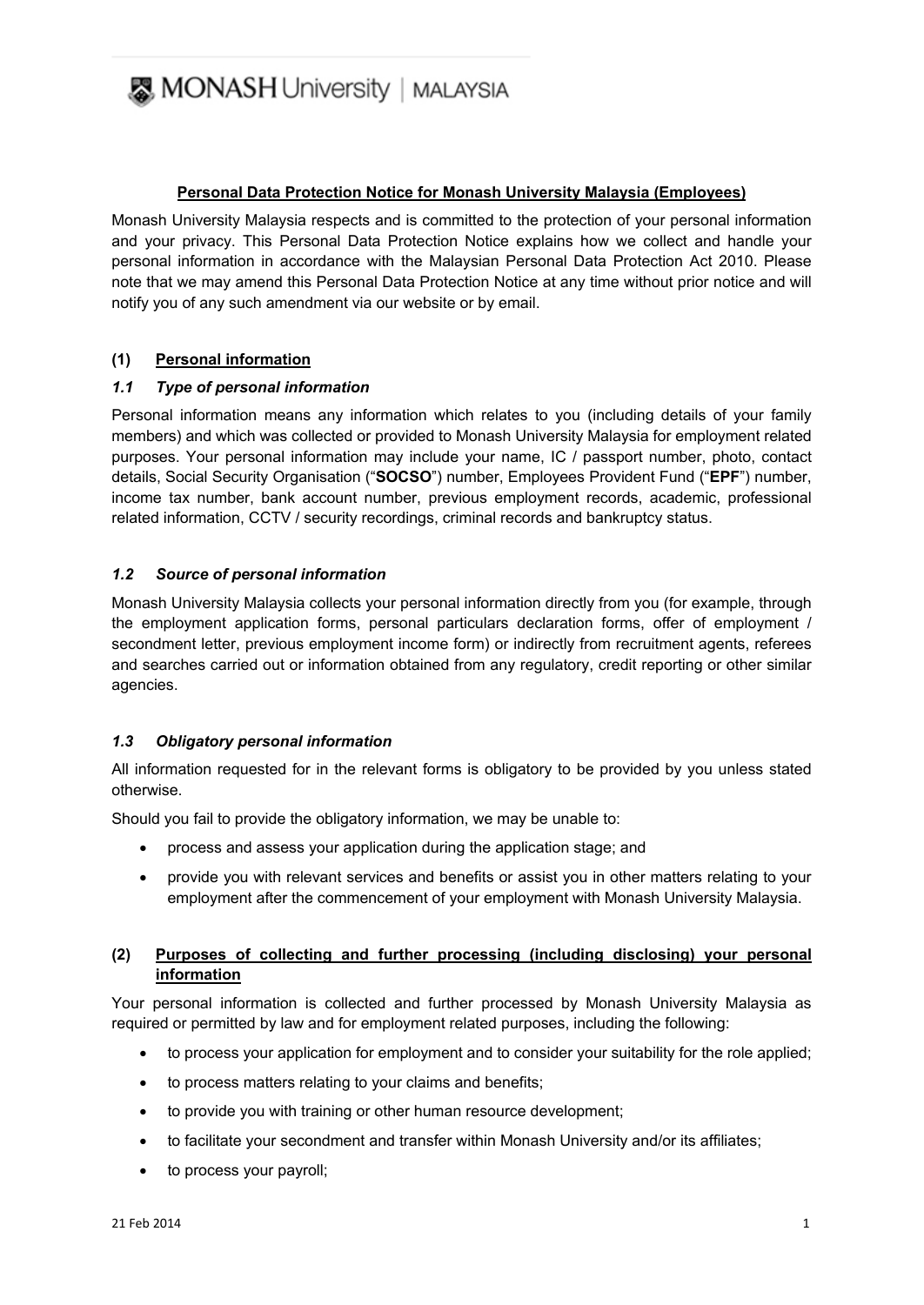- to evaluate your performance;
- to resolve workplace disputes and assess disciplinary action (in respect of internal investigations, audit or security purposes);
- to comply with relevant reporting obligations under applicable laws and regulations such as income tax/EPF/SOCSO and statistical reporting; and
- to process other matters relating to your employment (such as events / functions / activities held by Monash University Malaysia for its employees).

It is our policy to retain certain Personal Data of employees when you cease to be employed by us. Such data are required for any residual employment-related activities in relation to a former employee including, but not limited to the provision of job reference, processing applications for re-employment, matters relating to retirement benefits and allowing us to fulfill contractual or statutory obligations.

#### **(3) Disclosures and transfers of personal information (within or outside of Malaysia)**

#### *3.1 Monash University Malaysia and Monash University*

Your personal information provided to us is processed by Monash University Malaysia and Monash University and its outsourcing partners (within or outside of Malaysia).

Monash University Malaysia will ensure that:

- (i) access to your personal information is restricted to employees who are contractually required to process your personal information in accordance with their respective job requirements; and
- (ii) only necessary information is released to the relevant employees.

#### *3.2 Classes of third parties*

Your personal information is disclosed or transferred to relevant third parties (within or outside of Malaysia) as required under law or pursuant to relevant contractual relationship (for example, where we appoint third party service providers).

In the event of a potential, proposed or actual sale of business, disposal, acquisition, merger or re-organisation ("**Transaction**"), your personal information may be required to be disclosed or transferred to a third party as a result of the Transaction. You hereby acknowledge that such disclosure and transfer may occur and permit Monash University Malaysia to release your personal information to the other party and its advisers / representatives.

Your personal information may be disclosed to the following classes of third parties:

- The Ministry of Education other relevant government departments / agencies, statutory authorities and industry regulators;
- Any person to whom we are compelled or required to do so under law or in response to a competent or government agency;
- Your current, past or prospective employers;
- Education and training institutions and examining bodies;
- Employment and recruitment agencies;
- Financial organisations and advisers;
- Our external counterparts providing educational programmes;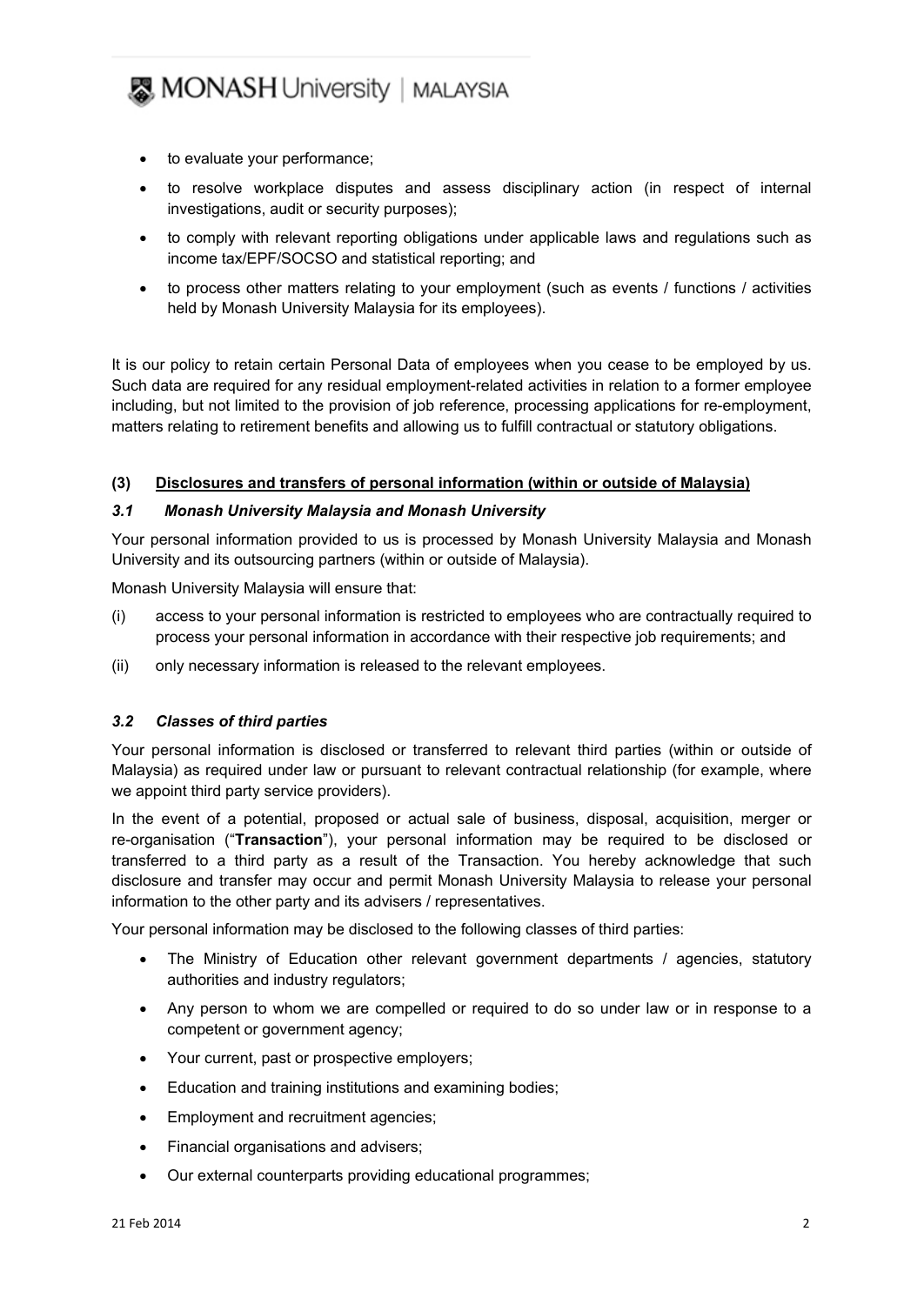- Relevant professional or statutory regulatory bodies or accreditation bodies (if you are a teaching staff and depending on the requirements of the programme or course or where there is a collaboration between Monash University Malaysia and the relevant bodies);
- EPF;
- SOCSO;
- Inland Revenue Board of Malaysia;
- Law enforcement agencies;
- Potential or actual purchasers / successors-in-title of the business or share (wholly or in part) of Monash University Malaysia; and
- Third parties appointed by us to provide services to us or on our behalf (such as auditors, lawyers, company secretary, printing companies, telecommunications companies, contractors, other advisers, event / training organisers and insurance companies).

# **(4) Right to access and correct personal information**

You have the right to access and correct your personal information held by us. We will make every endeavour to ensure your personal information is accurate and up to date therefore we ask that if there are changes to your information you should notify us directly.

If you would like to access your personal information, please refer to our Personal Data Access [Request Form](http://intranet.monash.edu.my/hr/PDPA/MONASH%20Data%20Access%20Request%20form.doc) and send us the completed form or query to the contact details in Section (5) below. If you would like to correct your personal information, please contact us via the details provided in Section (5) below.

# **(5) Limiting the processing of personal information, further enquiries and complaints**

If:

- you would like to obtain further information on how to limit the processing of your personal information;
- you have any further query; or
- you would like to make a complaint in respect of your personal information, you may contact :-

Director, Human Resources

| Tel | +603 - 5514 4955                       |
|-----|----------------------------------------|
|     | Email Address : janice.wong@monash.edu |
| Fax | +603 - 5514 6144                       |

# **(6) Website**

# *6.1 Links to other sites*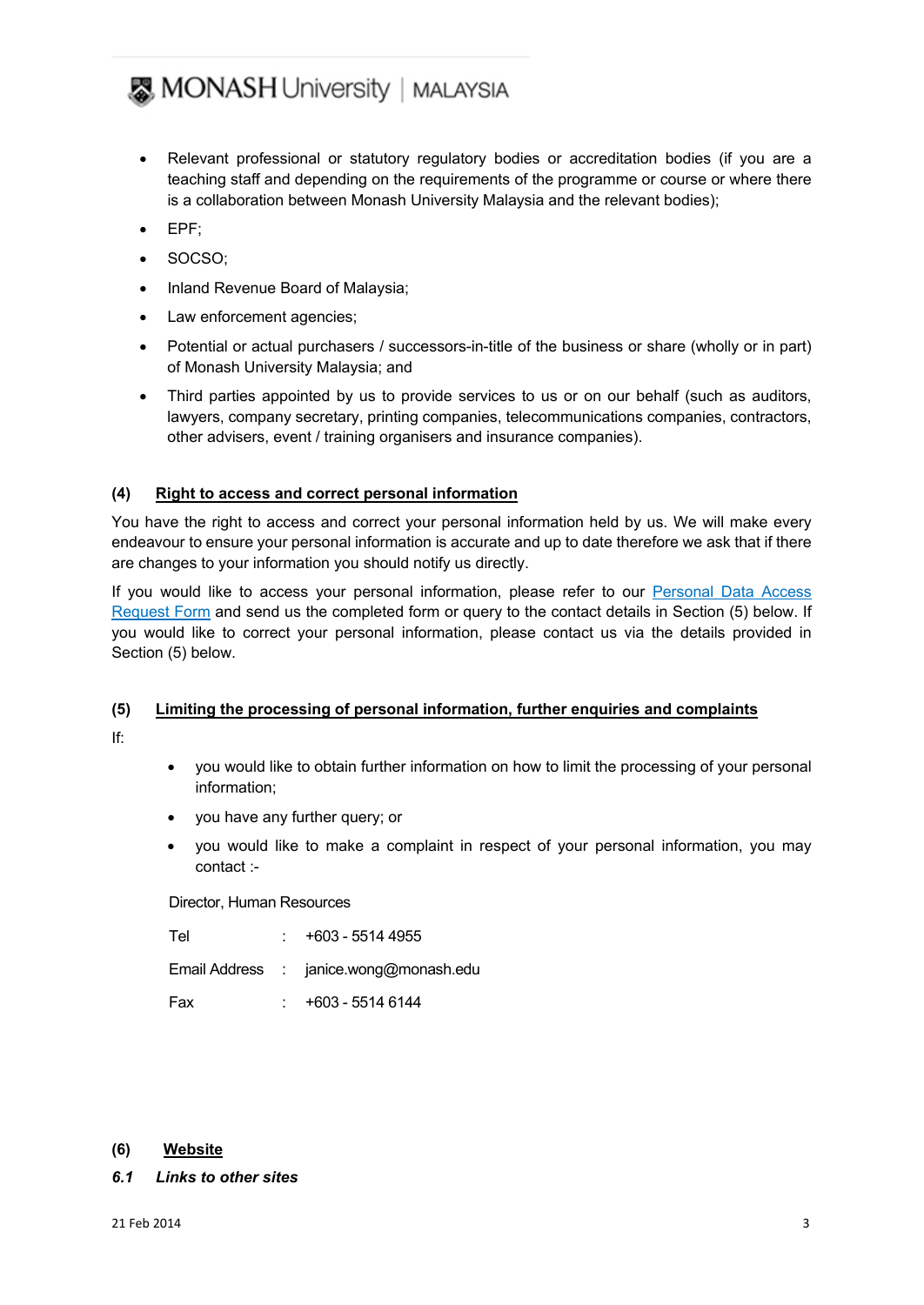Links to other sites are provided for your convenience and information. These sites may have their own privacy statements in place, which we recommend you review if you visit any linked websites. We are not responsible for the content on the linked sites or any use of the site.

# *6.2 Cookies*

A cookie may be used in the processing of your information. A cookie is a text file placed into the memory of your computer and/or device by our computers. A copy of this text file is sent by your computer and/or device whenever it communicates with our server. We use cookies to identify you. We may also collect the following information during your visit to our website and / or the fully qualified domain name from which you accessed our site, or alternatively, your IP address:

- the date and time you accessed each page on our web site;
- the URL of any webpage from which you accessed our site (the referrer); and
- the web browser that you are using and the pages you accessed.

# **(7) Conflict**

In the event of any conflict between this English language Personal Data Protection Notice and its corresponding Bahasa Malaysia Personal Data Protection Notice, the terms in this English language Notice shall prevail.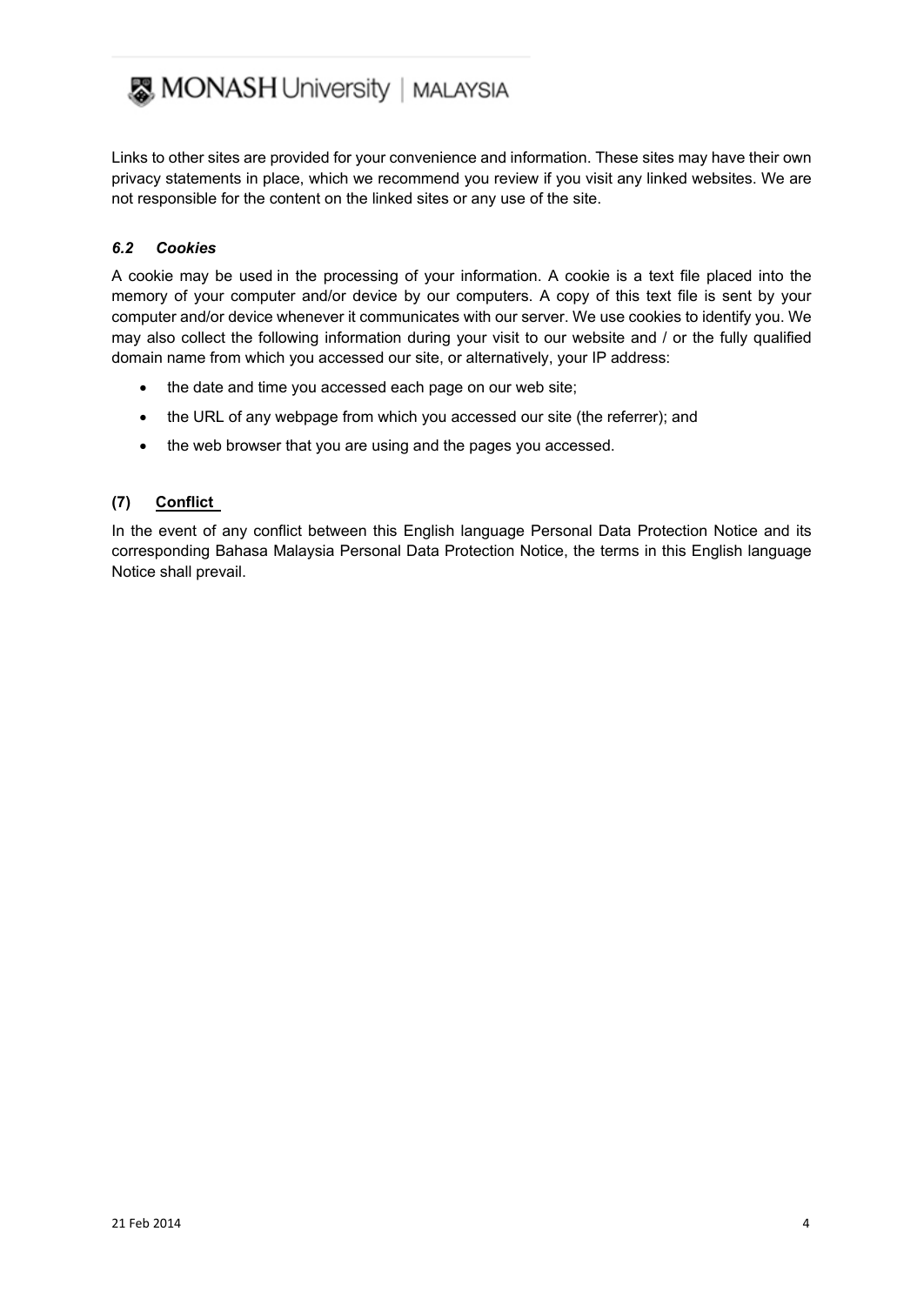

# **Notis Perlindungan Data Peribadi Pekerja Monash University Malaysia**

Monash University Malaysia menghormati dan komited untuk melindungi maklumat peribadi dan privasi anda. Notis Perlindungan Data Peribadi ini menjelaskan cara kami mengumpul dan mengendalikan maklumat peribadi anda mengikut Akta Perlindungan Data Peribadi 2010 Malaysia. Sila ambil perhatian bahawa kami mungkin meminda Notis Perlindungan Data Peribadi ini pada sebarang masa tanpa notis terlebih dahulu dan akan memaklumkan kepada anda tentang sebarang pemindaan sebegitu melalui laman web atau e-mel.

#### **(1) Maklumat Peribadi**

#### *1.1 Jenis maklumat peribadi*

Maklumat peribadi bermakna sebarang maklumat yang berkaitan dengan anda (termasuk butir-butir ahli keluarga anda) yang dikumpul atau dibekalkan kepada Monash University Malaysia bagi tujuan-tujuan berkaitan penggajian. Maklumat peribadi anda boleh termasuk nama anda, nombor NRIC / paspot, gambar, butir-butir perhubungan, nombor Pertubuhan Keselamatan Sosial (**SOCSO**), nombor Kumpulan Wang Simpanan Pekerja ("**EPF**"), nombor cukai pendapatan, nombor akaun bank, rekod pekerjaan lampau, akademik, maklumat berkaitan keprofesionalan, CCTV / perakaman keselamatan, rekod jenayah dan status kebankrapan.

#### *1.2 Sumber maklumat peribadi*

Monash University Malaysia mengumpul maklumat peribadi anda secara langsung daripada anda (sebagai contoh, melalui borang-borang permohonan pekerjaan, borang-borang deklarasi butir-butir peribadi, surat tawaran pekerjaan / borang pendapatan pekerjaan dahulu) atau secara tidak langsung daripada agen-agen perekrutan, penyokong dan carian yang dijalankan atau maklumat yang diperoleh daripada mana-mana agensi kawal selia, pelaporan kredit atau agensi-agensi lain yang serupa.

#### *1.3 Maklumat peribadi wajib*

Semua maklumat yang diminta dalam borang-borang yang berkaitan adalah wajib untuk anda bekalkan melainkan dinyatakan sebaliknya.

Sekiranya anda gagal untuk membekalkan maklumat wajib, kami mungkin tidak akan dapat:

- memproses dan menilai permohonan anda pada tahap permohonan; dan
- membekalkan anda dengan perkhidmatan-perkhidmatan dan faedah-faedah berkaitan atau membantu anda dalam perkara-perkara lain yang berkaitan dengan penggajian anda setelah permulaan penggajian anda dengan Monash University Malaysia.

# **(2) Tujuan-tujuan pengumpulan dan pemprosesan lanjut (termasuk pendedahan) maklumat peribadi anda.**

Maklumat peribadi anda dikumpul dan diproses selanjutnya oleh Monash University Malaysia seperti yang diperlukan atau dibenarkan oleh undang-undang dan bagi tujuan-tujuan berkaitan penggajian, termasuk yang berikut: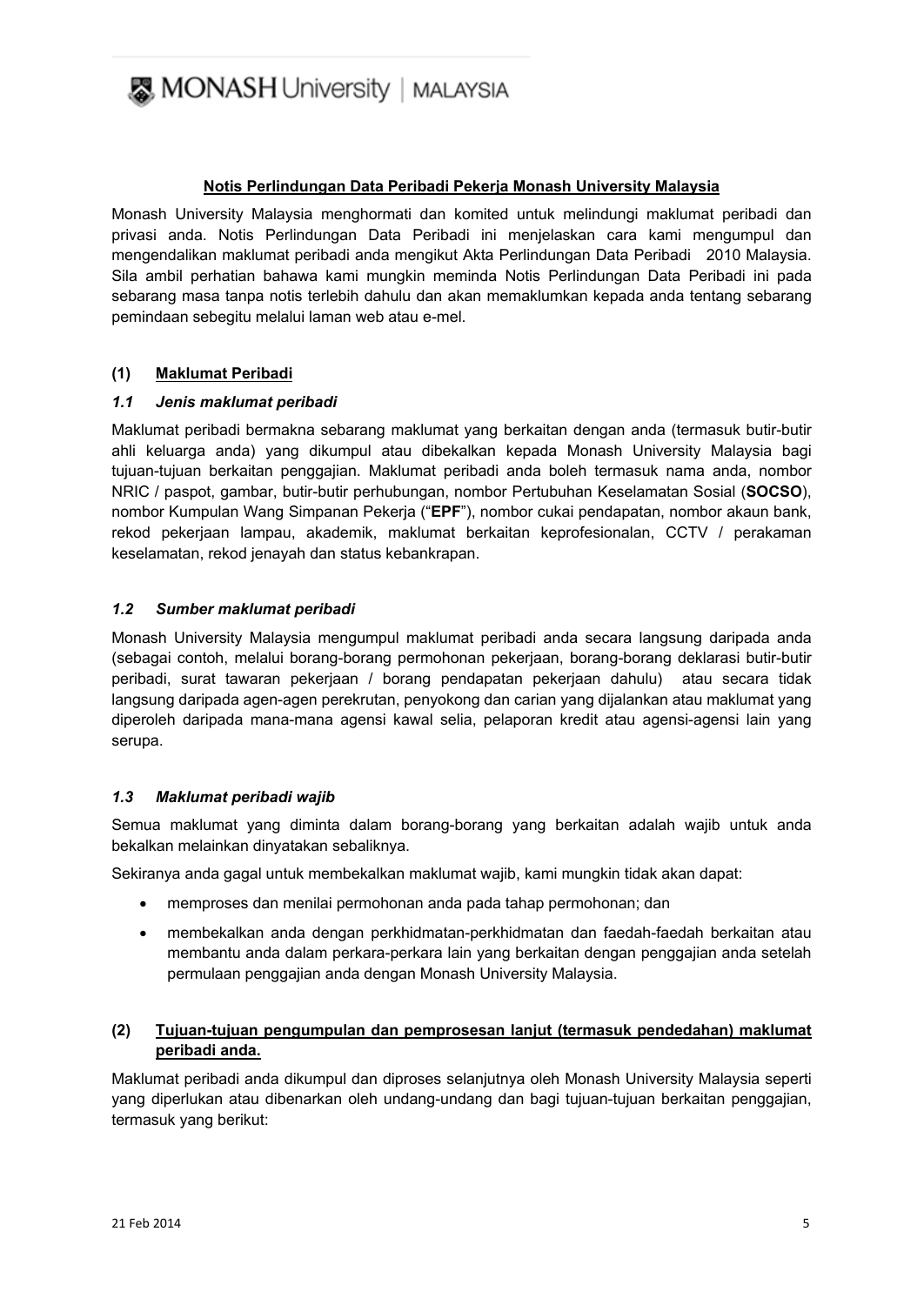- untuk memproses permohonan anda bagi pekerjaan dan mempertimbangkan kesesuaian anda bagi tugas yang dipohon;
- untuk memproses perkara-perkara berkaitan dengan tuntutan-tuntutan dan faedah-faedah;
- untuk membekalkan anda dengan latihan atau perkembangan sumber manusia yang lain;
- untuk memudahkan peminjaman dan pemindahan anda dalam Monash University dan/atau pihak-pihak bersekutunya;
- untuk memproses gaji anda;
- untuk menilai prestasi anda;
- untuk menyelesaikan pertelingkahan tempat kerja dan menilai tindakan disiplin (berkenaan dengan siasatan-siasatan dalaman, tujuan-tujuan pengauditan atau keselamatan);
- untuk memenuhi obligasi-obligasi laporan yang berkaitan di bawah undang-undang dan peraturan-peraturan seperti cukai pendapatan / EPF / SOCSO dan laporan statistik; dan
- untuk memproses perkara-perkara lain berkaitan dengan penggajian anda (seperti acara-acara / majlis-majlis / aktiviti-aktiviti yang dianjurkan oleh Monash University Malaysia bagi pekerja-pekerjanya).

Ia adalah dasar kami adalah untuk mengekalkan data peribadi pekerja walaupun anda berhenti untuk digajikan oleh kami. Data tersebut diperlukan untuk apa-apa aktiviti residual berkaitan dengan pekerjaan yang berhubung dengan seseorang bekas pekerja termasuk, tetapi tidak terhad kepada pemberian rujukan kerja, pemprosesan permohonan untuk pengambilan semula pekerja, perkara-perkara yang berkaitan dengan faedah persaraan dan supaya kami dapat memenuhi kewajipan di bawah kontrak atau undang-undang.

# **(3) Pendedahan dan pemindahan maklumat peribadi (di dalam atau luar Malaysia)**

# *3.1 Monash University Malaysia dan Monash University*

Maklumat peribadi anda yang diberikan kepada kami diproses oleh Monash University Malaysia dan Monash University dan rakan kongsi penyumberan luarnya (di dalam atau luar Malaysia).

Monash University Malaysia akan memastikan bahawa:

- (i) akses ke maklumat peribadi anda adalah terhad kepada pekerja-pekerja yang mana akses diperlukan secara kontrak untuk memproses maklumat peribaddi anda mengikut keperluan-keperluan tugas mereka masing-masing; dan
- (ii) hanya maklumat yang diperlukan sahaja akan didedahkan kepada pekerja-pekerja berkenaan.

# *3.2 Kelas pihak-pihak Ketiga*

Maklumat peribadi anda didedahkan atau dipindahkan kepada pihak-pihak ketiga yang berkaitan (sama ada di luar atau dalam Malaysia) seperti yang diperlukan di bawah undang-undang atau menurut hubungan kontrak yang berkenaan (sebagai contoh, kami melantik pembekal-pembekal perkhidmatan pihak ketiga).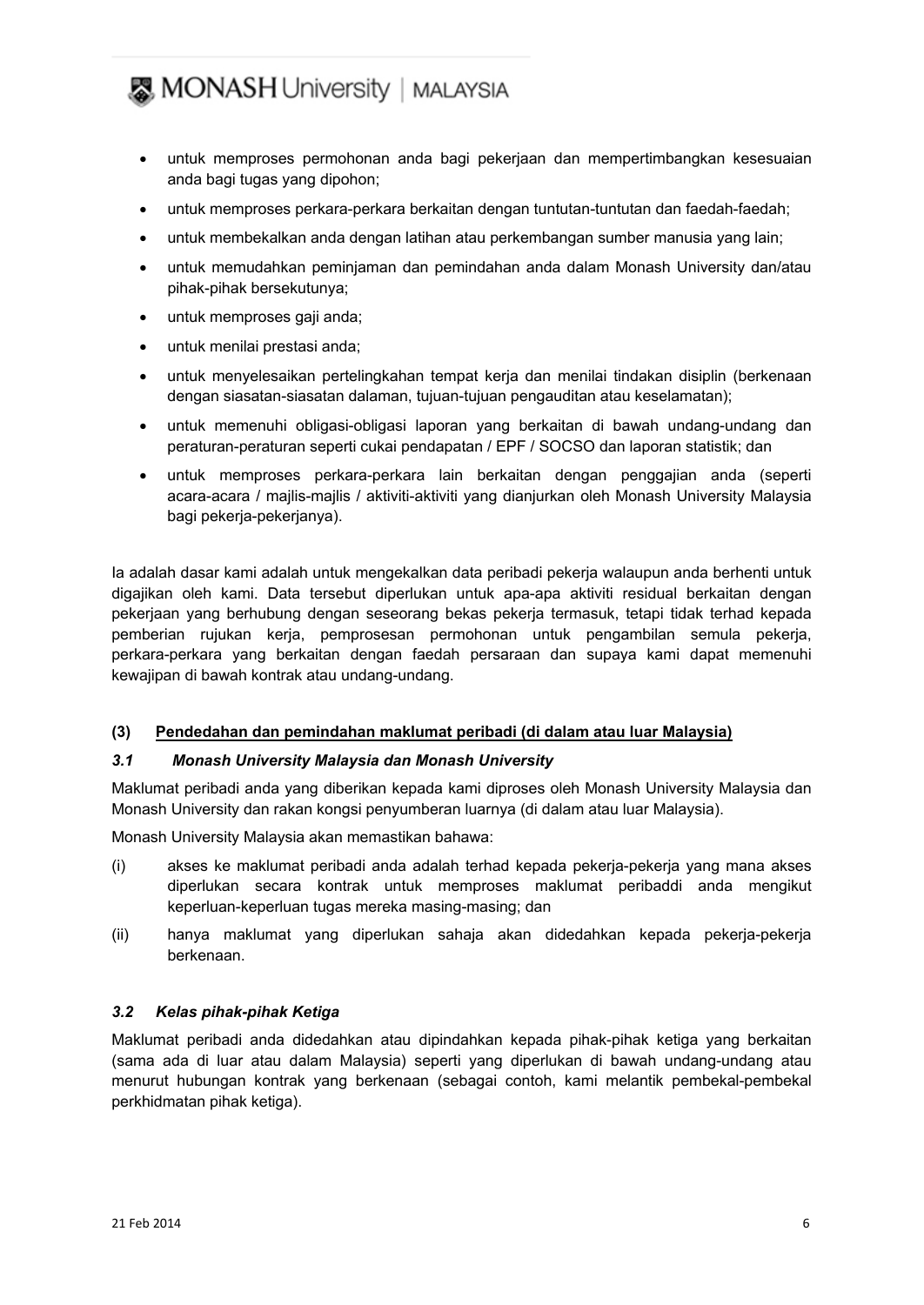Dalam keadaan suatu penjualan perniagaan, pelupusan, perolehan, penggabungan atau penyusunan semula yang berpotensi, dirancang atau sebenar ("**Transaksi**"), maklumat peribadi anda mungkin diperlukan untuk didedahkan atau dipindah kepada suatu pihak ketiga sebagai akibat Transaksi tersebut. Anda di sini mengaku bahawa pendedahan dan pemindahan sebegitu boleh berlaku dan membenarkan Monash University Malaysia untuk mendedahkan maklumat peribadi anda kepada pihak-pihak yang lain dan penasihat-penasihat/wakil-wakilnya.

Maklumat peribadi anda boleh didedahkan kepada kelas-kelas pihak ketiga yang berikut:

- Kementerian Pendidikan, jabatan-jabatan / agensi-agensi kerajaan yang berkaitan, pihak berkuasa berkanun dan pengawal selia industri;
- Mana-mana orang yang mana kami terpaksa atau dikehendaki berbuat demikian di bawah undang-undang atau sebagai balasan kepada agensi kompeten atau kerajaan;
- Majikan-majikan anda yang kini, lepas atau bakal;
- Institusi-institusi latihan dan pendidikan serta badan-badan pemeriksaan;
- Agensi-agensi penggajian dan perekrutan;
- Agensi-agensi dan penasihat-penasihat kewangan;
- Rakan-rakan sejawat kami yang membekalkan program-program pengajian;
- Badan-badan profesional atau kawal selia berkanun atau badan akreditasi (jika anda ialah seorang kakitangan pengajaran dan bergantung kepada keperluan-keperluan program atau kursus atau keadaan yang wujudnya kerjasama antara Monash University Malaysia dengan badan yang berkaitan);
- EPF;
- SOCSO;
- Lembaga Hasil Dalam Negeri;
- Agensi-agensi penguatkuasa;
- Pembeli / Pengganti hak milik perniagaan atau saham (seluruh atau sebahagiannya) Monash University Malaysia yang berpotensi atau sebenar; dan
- Pihak-pihak ketiga yang kami lantik untuk membekalkan perkhidmatan-perkhidmatan kepada kami atau bagi pihak kami (seperti juruaudit, peguam, setiausaha syarikat, syarikat percetakan, syarikat telekomunikasi, kontraktor, penasihat-penasihat lain, penganju acara / latihan dan syarikat insurans).

# **(4) Hak untuk akses dan meminda maklumat peribadi**

Anda berhak untuk mengakses dan meminda maklumat peribadi anda yang kami pegang. Kami akan melakukan segala usaha untuk memastikan bahawa maklumat peribadi anda adalah tepat dan terkini, justeru itu kami meminta agar anda terus memaklumkan kepada kami sekiranya terdapat sebarang perubahan dalam maklumat anda.

Sekiranya anda ingin mengakses maklumat peribadi anda, sila rujuk [Borang Akses Data](http://intranet.monash.edu.my/hr/PDPA/MONASH%20Data%20Access%20Request%20form.doc) dan hantar borang yang telah diisi atau pertanyaan ke butir-butir perhubungan yang terdapat dalam Seksyen (5) di bawah. Sekiranya anda ingin meminda maklumat peribadi anda, sila hubungi Monash University Malaysia melalui butir-butir yang dibekalkan dalam Seksyen (5) di bawah.

# **(5) Pengehadan pemprosesan maklumat peribadi, pertanyaan lanjut dan aduan**